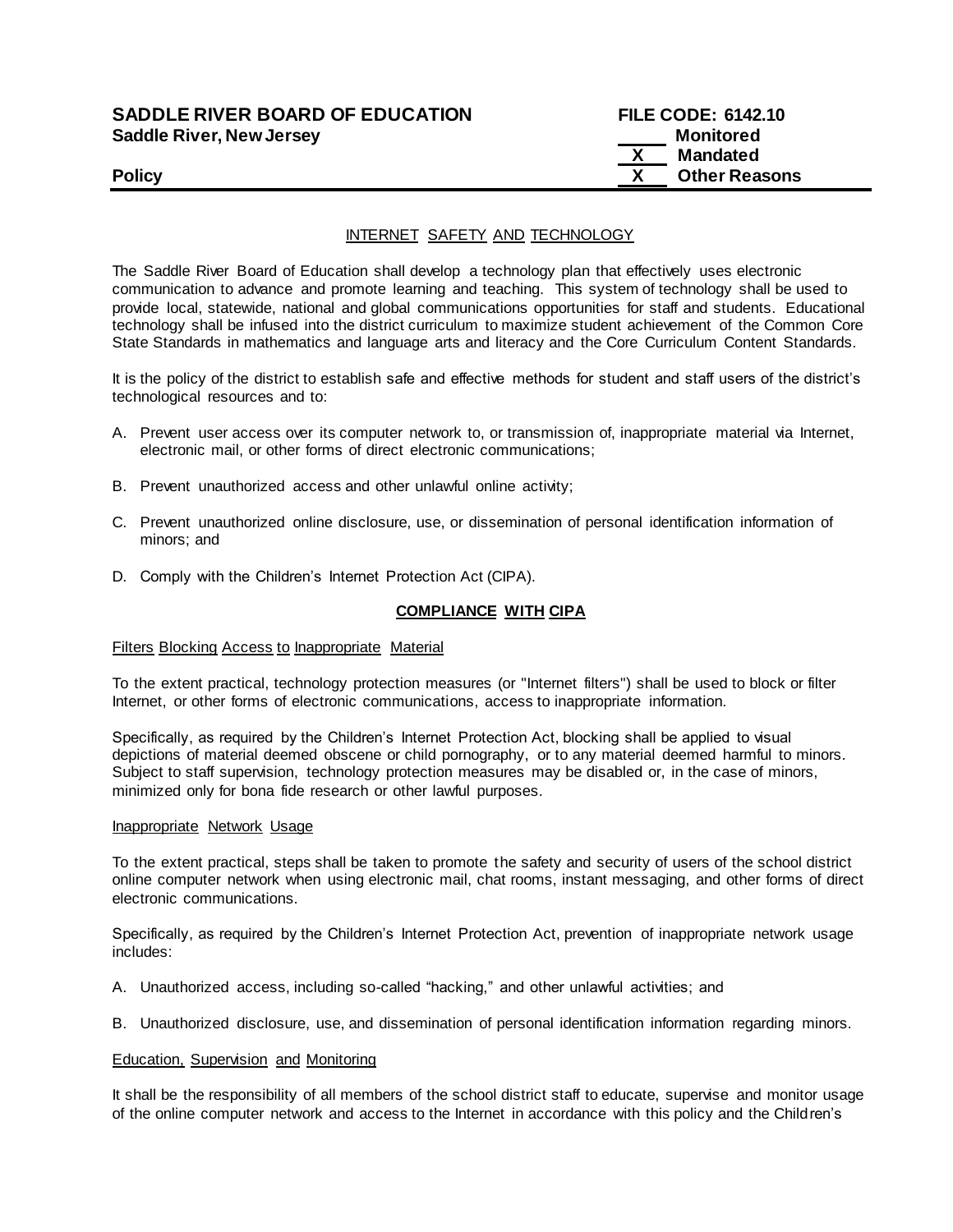Internet protection Act. Procedures for the disabling or otherwise modifying any technology protection measures shall be the responsibility of the superintendent or his or her designee.

The superintendent or his or her designee shall ensure that students and staff who use the school internet facilities receive appropriate training including the following:

- A. The district established standards for the acceptable use of the internet;
- B. Internet safety rules;
- C. Rules for limited supervised access to and appropriate behavioral expectations for use of online resources, social network websites, and chat rooms;
- D. Cyberbullying (board policy 5131.1 Harassment, Intimidation and Bullying) awareness and response.

Student use of the Internet shall be supervised by qualified staff.

### Policy Development

The district Internet Safety and Technology policy shall be adopted and revised through a procedure that includes reasonable public notice and at least one public hearing.

# **ACCEPTABLE USE OF THE INTERNET**

### Purpose

To support its commitment to providing avenues of access to the universe of information available, the district's system of electronic communication shall include access to the Internet for students and staff.

## Limitation of Liability

The Internet constitutes an unregulated collection of resources that changes constantly, so it is not possible to totally predict or control the resources that users may locate. The board cannot guarantee the accuracy of the information or the appropriateness of materials that a user may encounter. Furthermore, the board shall not be responsible for any damage users may suffer, including but not limited to, loss of data or interruptions of service. Nor shall the board be responsible for financial obligations arising through the unauthorized use of the system.

### District Rights and Responsibilities

The computer system is the property of the district, and all computer software and hardware belong to it. Therefore, the district retains the right to monitor all access to and use of the Internet.

The board designates the superintendent as the coordinator of the district system. He/she shall recommend to the board of education qualified staff persons to ensure provision of individual and class accounts necessary for access to the Internet, designation of quotas for disk usage on the system, establishment of a document retention schedule, establishment of a virus protection process and coordination of other activities as required to maintain the system.

Each principal shall coordinate the district system in his/her building by approving all activities for that building; ensuring that teachers receive proper training in the use of the system; ensuring that students are adequately supervised when using the system; maintaining executed user agreements; and interpreting this acceptable use policy at the building level.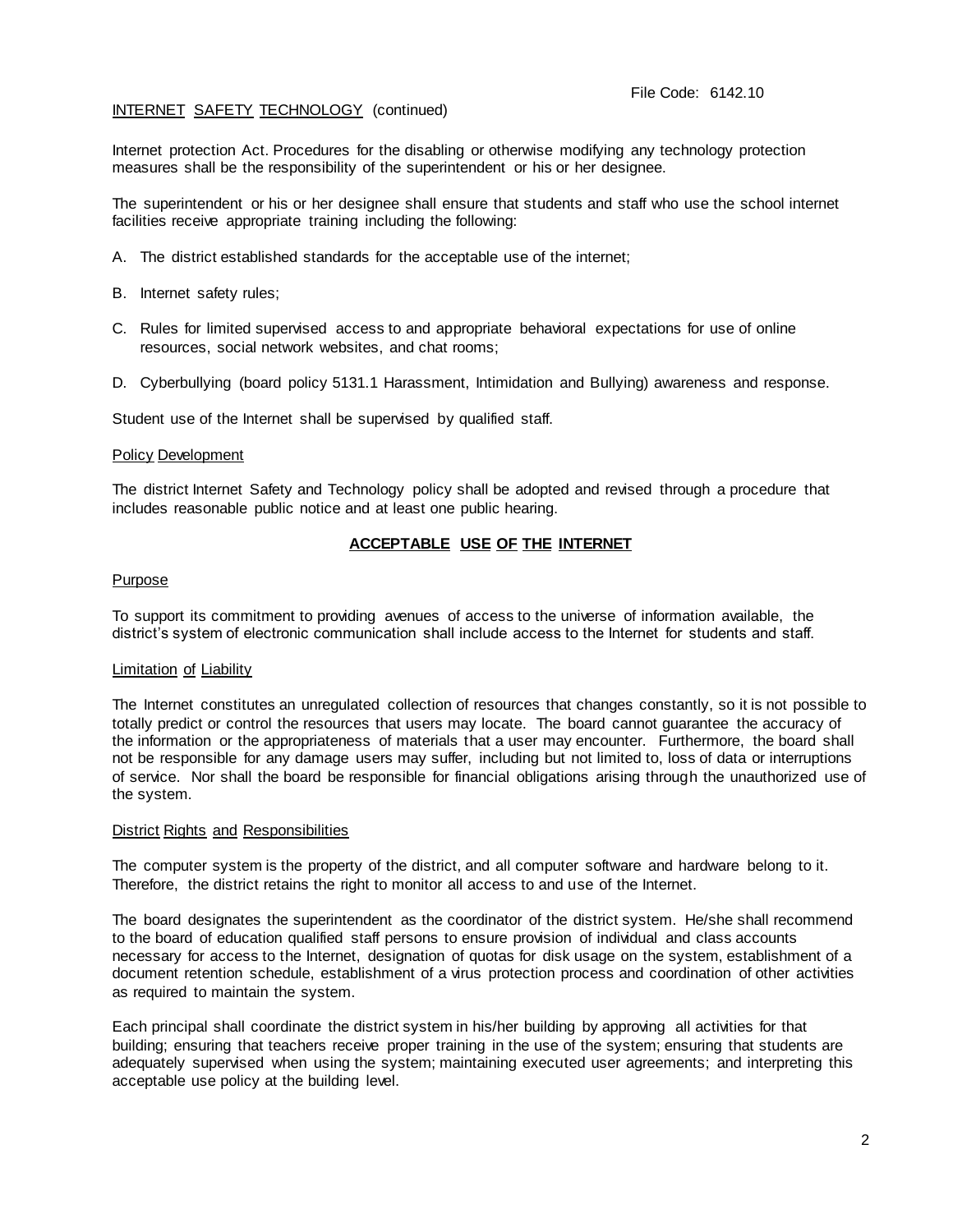## Access to the System

This acceptable use policy shall govern all use of the system. Sanctions for student misuse of the system shall be included in the disciplinary code for students, as set out in regulations for policy 5131 Conduct/Discipline. Employee misuse may result in appropriate discipline in accord with the collective bargaining agreement and applicable laws and regulations.

The board shall ensure the acquisition and installation of blocking/filtering software to deny access to certain areas of the Internet.

### World Wide Web

All students and employees of the board shall have access to the Web through the district's networked or stand alone computers. An agreement shall be required. To deny a child access, parents/ guardians must notify the building principal in writing.

### Classroom E-mail Accounts

Students in grades K-8 shall be granted e-mail access through classroom accounts only. To deny a child access to a classroom account, parents/guardians must notify the building principal in writing.

### Individual E-mail Accounts for Students

Students in grades K-8 may have individual accounts at the request of teachers and with the consent of parents/guardians. An individual account for any such student shall require an agreement signed by the student and his/her parent/guardian.

Students in grades 9-12 may be granted individual e-mail accounts and dial-up access to the system. An agreement shall be required for an individual e-mail account and must be signed by the student and his/her parent/guardian.

### Individual E-mail Accounts for District Employees

District employees shall be provided with email access. Access to the system will be provided for staff members who have signed the acceptable use policy agreement. Email will be monitored and archived for three years. Employee email is discoverable and will be released if subpoenaed within the archival period set forth in this policy.

### District Web Site

The board authorizes the superintendent to establish and maintain a district web site. The purpose of the web site will be to inform the district educational community of district programs, policies and practices.

The school and individual classes may also establish web sites that include information on the activities of that school or class. The building principal shall oversee these web sites.

The superintendent shall publish and disseminate guidelines on acceptable material for these web sites. The superintendent shall also ensure that district and school web sites do not disclose personally identifiable information about students without prior written consent from parents/guardians. Consent shall be obtained on the form developed by the state department of education. "Personally identifiable information" refers to student names, photos, addresses, e-mail addresses, phone numbers and locations and times of class trips.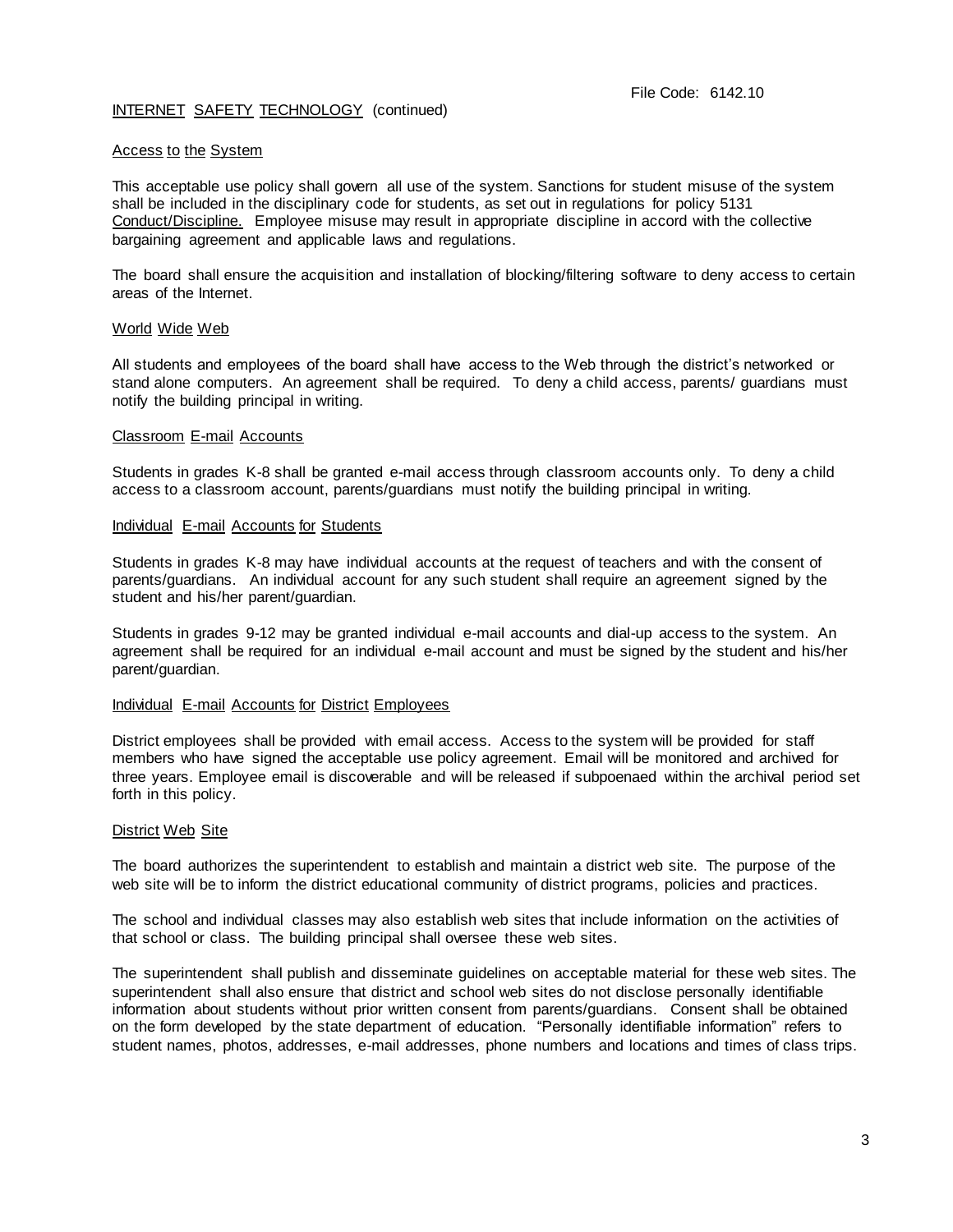# Parental Notification and Responsibility

The superintendent shall ensure that parents/guardians are notified about the district network and the rules governing its use. Parents/guardians shall sign an agreement to allow their child(ren) to have an individual account. Parents/guardians who do not wish their child(ren) to have access to the Internet must notify the principal in writing.

## **Acceptable Use**

### Student Safety Practices

Students shall not post personal contact information about themselves or others. Nor shall students engage in any kind of personal contact with individuals they meet online. Attempts at contact from such individuals shall be reported immediately to the staff person monitoring that child's access to the Internet. Personal contact information includes but is not limited to names, home/school/work addresses, telephone numbers, or personal photographs.

## Prohibited Activities

Users shall not attempt to gain unauthorized access (hacking) to the district system or to any other computer system through the district system, nor shall they go beyond their authorized access. This includes attempting to log in through another individual's account or accessing another's files.

Users shall not deliberately attempt to disrupt the district's computer system performance or destroy data by spreading computer viruses, worms, "Trojan Horses," trap door program codes or any similar product that can damage computer systems, firewalls, servers or network systems.

Users shall not use the district system to engage in illegal activities.

Users shall not access material that is profane or obscene, that advocates illegal acts, or that advocates violence or hate. Inadvertent access to such material should be reported immediately to the supervising staff person.

Users shall not plagiarize material that is available on the Internet. Plagiarism is presenting another's ideas/words as one's own.

Users shall not infringe on copyrighted material and shall follow all dictates of copyright law and the applicable policies of this district.

### Prohibited Language

Prohibited language applies to public messages, private messages, and material posted on web pages.

Users shall not send or receive messages that contain obscene, profane, lewd, vulgar, rude, inflammatory, or threatening language.

Users shall not use the system to spread messages that can reasonably be interpreted as harassing, discriminatory or defamatory.

## **System Security**

Users are responsible for their accounts and should take all reasonable precautions to prevent unauthorized access to them. In no case should a user provide his/her password to another individual.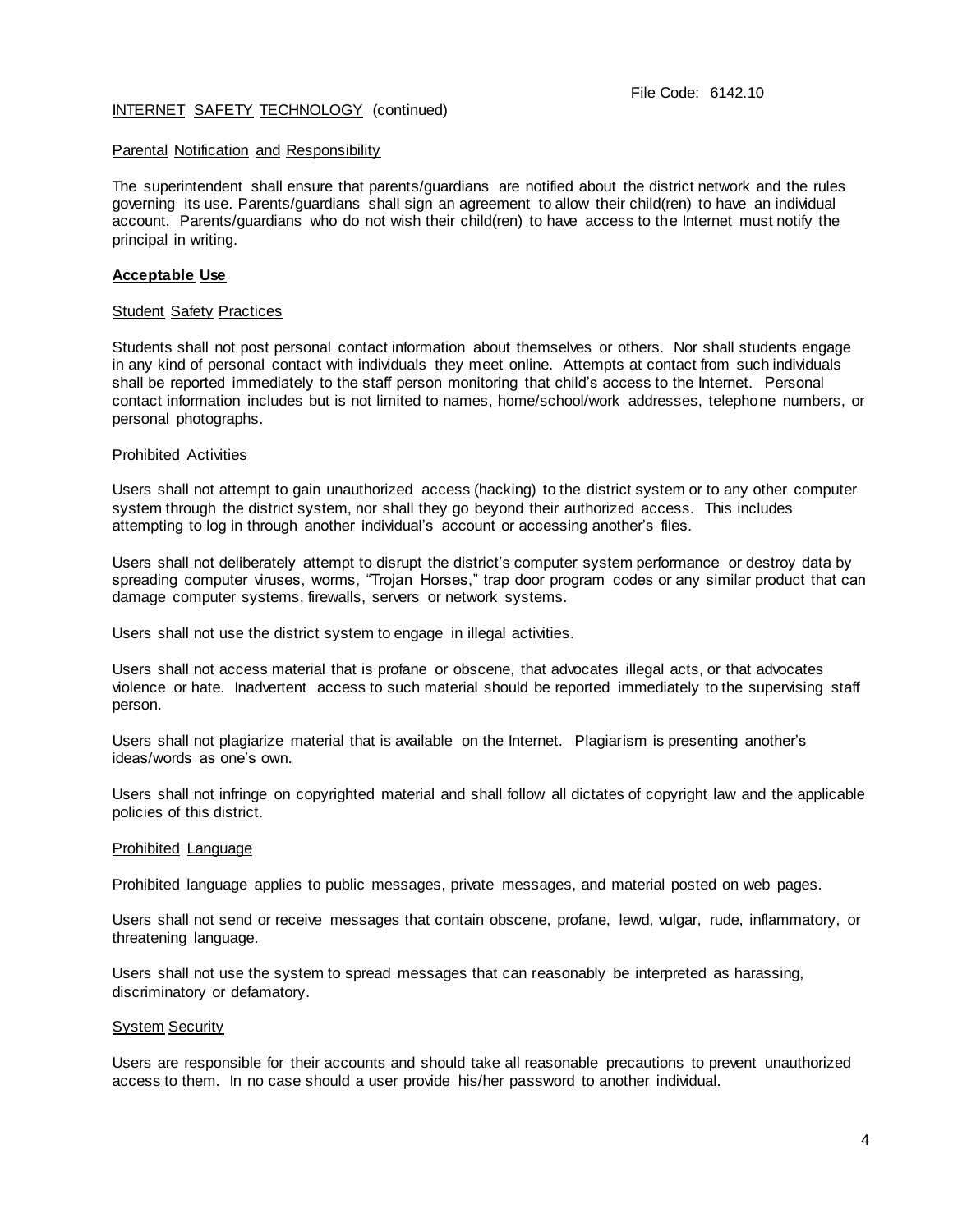Users shall immediately notify the supervising staff person or data processing department if they detect a possible security problem. Users shall not access the system solely for the purpose of searching for security problems.

Users shall not install or download software or other applications without permission of the supervising staff person.

Users shall follow all district virus protection procedures when installing or downloading approved software.

## System Limits

Users shall access the system only for educational, professional or career development activities. This applies to discussion group mail lists, instant message services and participation in Internet "chat room" conversations.

Users shall check e-mail frequently and delete messages promptly.

### Privacy Rights

Users shall respect the privacy of messages that they receive and refrain from reposting messages without the approval of the sender.

Users shall not publish private information about another individual.

### School Furnished Electronic Devices

The district may furnish students electronic devices such as laptop computers, tablets, notebooks, cellular telephones, or other electronic devices. When a student is furnished with an electronic device the district shall provide the student with written or electronic notification that the electronic device may record or collect information on the student's activity or the student's use of the device if the electronic device is equipped with a camera, global positioning system, or other feature capable of recording or collecting information on the student's activity or use of the device. The notification shall also include a statement that the district shall not use any of the capabilities in a manner that would violate the privacy rights of the student or any individual residing with the student. The parent or guardian of the student furnished an electronic device shall acknowledge receipt of the notification. The district shall retain the acknowledgement as long as the s tudent retains the use of the electronic device.

Failure to provide the required notification shall be subject to a fine of \$250 per student, per incident. If imposed, the fine shall be remitted to the Department of Education, and shall be deposited in a fund that shall be used to provide laptop or other portable computer equipment to at-risk students.

### **Implementation**

The superintendent may prepare regulations to implement this policy.

| Adopted:             | March 2007    |  |  |
|----------------------|---------------|--|--|
| NJSBA Review/Update: | June 2014     |  |  |
| Readopted:           | December 2014 |  |  |

## Key Words

Acceptable Use, Blocking/Filtering Software, E-mail, Internet, Internet Safety, Technology, Web Site, World Wide Web, CIPA

**Legal References:** N.J.S.A. 2A:38A-1 et seq. Computer System